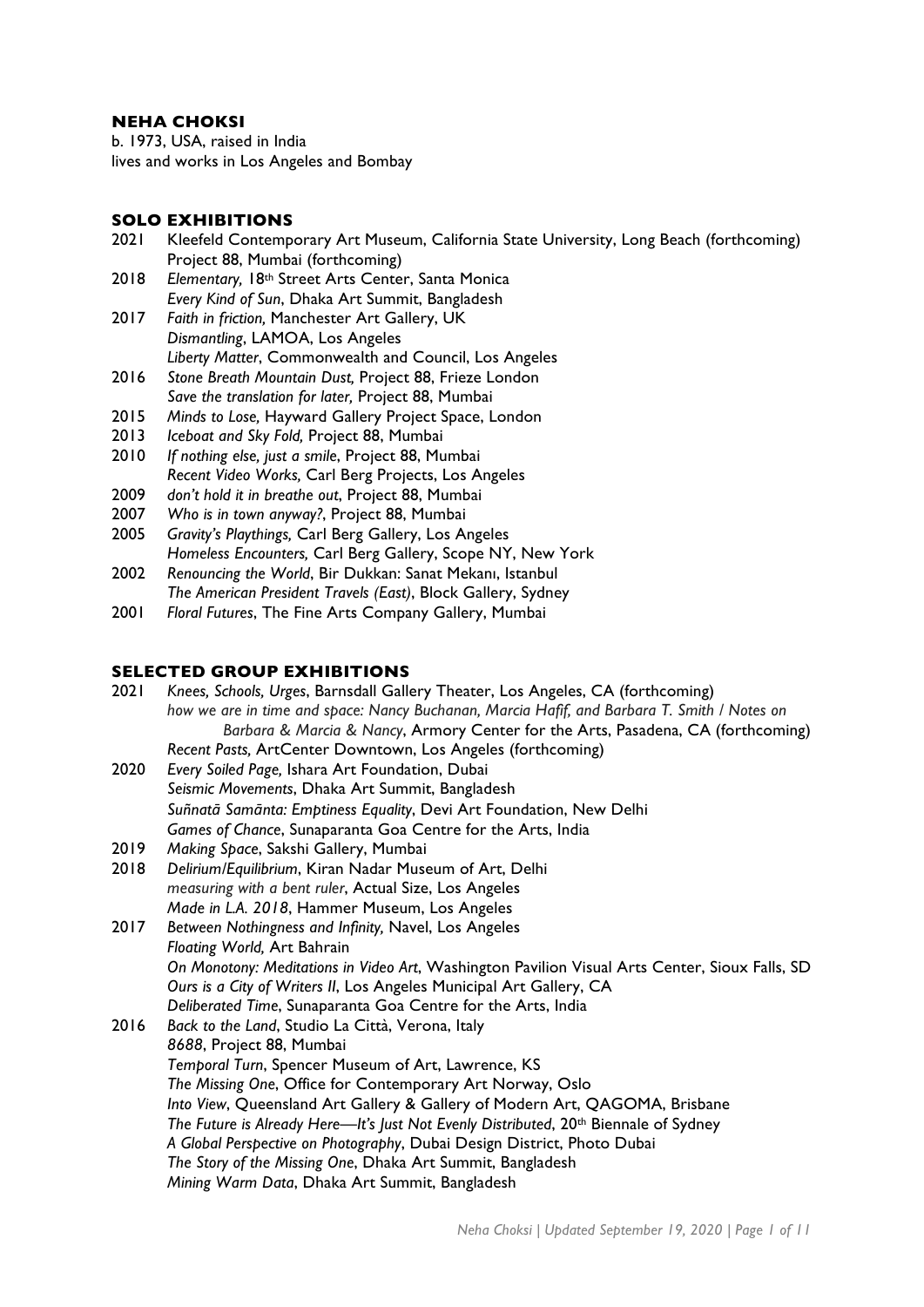| 2015 | Seeing the Elephant, Bakalar & Paine Galleries, Massachusetts College of Art and Design,<br><b>Boston</b> |
|------|-----------------------------------------------------------------------------------------------------------|
|      | Summertimeshift, Summer Camp Project Project, Los Angeles<br>Earth Bound, Project 88, Mumbai              |
| 2014 | Whorled Explorations, Kochi-Muziris Biennale, Kochi, India                                                |
|      | Frestas, Sorocaba Triennale of Art, Centro de Criação Contemporânea, Sao Paolo, Brazil                    |
|      | 6018, Edward Cella Art+Architecture, Los Angeles                                                          |
|      | Ipsum, Edward Cella Art+Architecture, Los Angeles                                                         |
| 2013 | Manifesto, Khoj Artist Association, Delhi                                                                 |
|      | Audible Forces, Exhibit 320, New Delhi                                                                    |
|      | Home Away, Armory Center for the Arts, Pasadena, CA                                                       |
|      | Take Me Elsewhere, Vanity Projects, New York, NY                                                          |
|      | Artists' Film International, City Gallery Wellington, New Zealand                                         |
|      | Ghar Ghar Ki Baat/Tales from Two Homes, Margaret Lawrence Gallery, Melbourne                              |
|      | Touched, Project 88, Mumbai                                                                               |
|      | No Less a Drawing, Project 88, Mumbai                                                                     |
|      | Artists Film International: Neha Choksi, Kaia Hugin, Alix Pearlstein, Whitechapel Gallery, London         |
| 2012 | Asia Pacific Triennale 7, Queensland Art Gallery, Brisbane                                                |
|      | Energy Plus: Mumbai City, Shanghai Biennale, Shanghai                                                     |
|      | The Secret Life of Plants, Exhibit 320, New Delhi                                                         |
|      | Illumination, The Prospectus, Pacific Design Center, West Hollywood, CA                                   |
|      | Group Video Show, IBID Projects, London                                                                   |
|      | Baker's Dozen, Torrance Art Museum, CA                                                                    |
|      | Analog Digital 2012, Irvine Fine Arts Center, CA                                                          |
|      | Quarantania 2, Enclave Gallery, London                                                                    |
|      | But a pitstop on a long journey, Wanås Foundation, Sweden                                                 |
|      | Quarantania, 3-person show, John Hansard Gallery, Southampton, UK                                         |
| 2011 | In You is the Illusion of Each Day, Latitude 28, New Delhi                                                |
|      | Nature as Image, The Loft, Mumbai                                                                         |
| 2010 | Scratch!, Lalit Kala Academi, New Delhi                                                                   |
|      | Group Exhibition, Carl Berg Projects, Los Angeles                                                         |
| 2009 | Leaf Fall II, Project 88 at the Indian Art Summit, Delhi                                                  |
| 2007 | Summer Group Show, Carl Berg Projects, Amsterdam                                                          |
|      | Findings: Sao Paulo, Mumbai, Kunming, Carl Berg Projects, Amsterdam                                       |
| 2006 | Works on Paper, Rebecca Ibel Gallery, Columbus, OH                                                        |
|      | Drawing from LA, Carl Berg Projects, Amsterdam                                                            |
|      | Major Drawings, Carl Berg Gallery, Los Angeles                                                            |
|      | Gravity's Fool, Carl Berg Gallery in Cityscapes, Arco Fair, Madrid                                        |
| 2005 | Paradise Lost, Goff and Rosenthal Gallery, New York                                                       |
| 2004 | Fantasticism, Carl Berg Gallery, Los Angeles                                                              |
| 2003 | Hybrids, Glyndor House at Wave Hill, Bronx                                                                |
| 1998 | Essays in Time: Kinetic Sculptures, Jawaharlal Nehru Center Complex, Mumbai                               |
|      |                                                                                                           |

## **SELECTED COLLABORATIVE EXHIBITIONS**

- 2007 *Reading ^ the lines*, with Kapil Gupta, Niti Gourisaria, and Ashim Ahluwalia, Project 88, Mumbai
	- *Who is in Town Anyway?*, a performance installation with Jyoti Dogra, Rehaan Engineer, Arindam Ghatak, Niti Gourisaria, Faezeh Jalali, Karan Makhija, Pramod Prajapati and Anil Sahu, Project 88, Mumbai

*That Time / Sun Sets for Sam,* with Rehaan Engineer, Project 88, Mumbai

- 2006 *Mumbai's Land,* with Kapil Gupta and Ashim Ahluwalia, commissioned by UDRI, *Cities,* 10th Architecture Biennial, La Biennale di Venezia, Venice
- 2000 *Rashtra/Nell Nation,* with Nell & Vishal Rawlley*,* Byculla, Mumbai
- 1999 *Nell Nation/Party Streamers,* with Nell, Gallery 4A, Sydney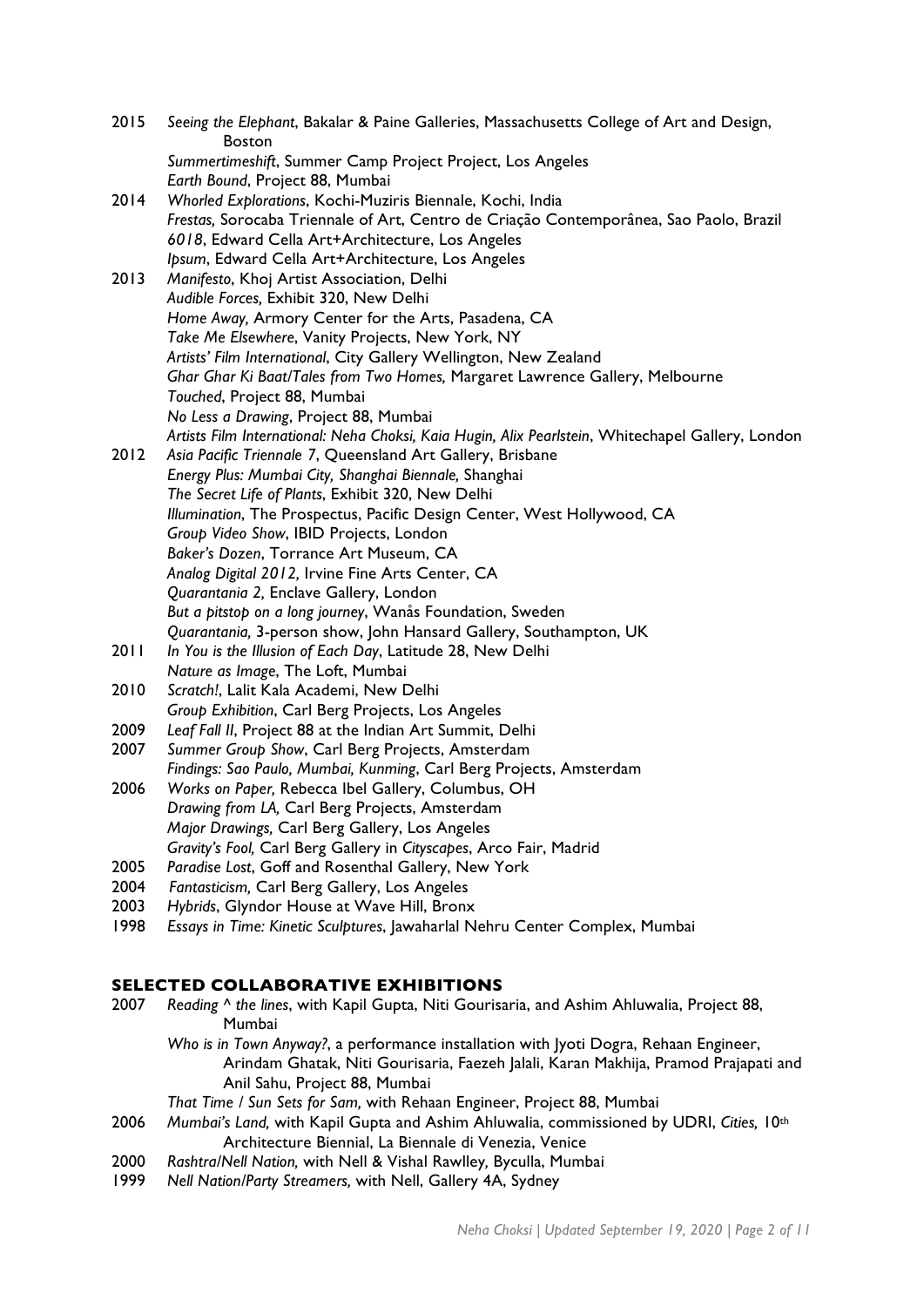### **SELECTED LIVE, PERFORMANCE OR PARTICIPATORY WORKS**

- 2018-9 *Elementary*, performance as a grown-up kindergarten student attending a public elementary charter school the entire academic year
- 2018 *How was school today?*, 18th Street Arts Center, Santa Monica *Frame (all) our ears open*, Los Angeles Contemporary Exhibitions, Los Angeles *Elementary Sympathy*, Actual Size Los Angeles *You Teach Me (Child)*, performance workshop, MOMA Warsaw *Every Kind of Sun,* Dhaka Art Summit, Bangladesh
- 2017 *Frame our ears open,* Frieze Live, London
- 2016 *On the other side*, Project 88, Mumbai *In Memory of the Last Sunset*, with dance artist Alice Cummins, Carriageworks, 20th Biennale of Sydney
- 2015 *Shifting Limbs*, Summer Camp Project Project, Los Angeles *In Leaf (Primary Time)*, Hayward Gallery Project Space, London *Reading John Cage Diamond Sutra Style*, Emergency Index at MOCA Geffen, LAABF, Los Angeles
- 2013 *A rehearsal for a moment of silence I*, Italian Cultural Center, New Delhi
- 2012 *Pause to Release*, Khoj Live 2012, New Delhi
- 2011 *Close (the distance)*, Harkat@Sarai, New Delhi
- 2010 *The Sunset Inside Me*, Beyond Pressure Performance Festival, Yangon, Myanmar
- 2009 *Minds to Lose*, Khoj International Artists association, Delhi
- 2008 *Minds to Lose*, Project 88, Mumbai *Petting Zoo*, Khoj Live Performance Festival, Delhi
- 2000 *Rashtra,* participatory performance, with Vishal Rawlley, Byculla, Mumbai

#### **SELECTED OUTDOOR OR PUBLIC PROJECTS**

- 2021 *A Child's Grove*, permanent installation, Mumbai (forthcoming)
- 2013 *Dogear*, Artist intervention, *Take On Art: Issue on Sculpture*, 3.10
- 2012 *Aftermath,* Tate Media for *Random Acts*, Channel 4, UK *Echo of the Inside*, as part of Quarantania, John Hansard Gallery, Southampton
- 2011 *Echo of the Inside*, Sculpture Park, Frieze Art Fair, London
- 2011 *Column Cube I* at Sculpture Park, India Art Summit, New Delhi
- 2010 *A Child's Grove*, New Art Centre, England
- 2009 *A Child's Grove*, Sculpture Park, Frieze Art Fair, London

#### **SELECTED SCREENINGS**

- 2020 *Iceboat*, in *Works on Water 2020 Triennial Video Show*, online, organized out of New York *Dust to Mountain*, in *I Wish You Could Swim, Like Dolphins Can Swim*, VT ARTsalon, Taipei
- 2019 *Iceboat*, in conjunction with Wasteland: Open Sessions 16, The Drawing Center, NY *Dust to Mountain*, as part of *Women on Earth*, Art Institute HGK FHNW, Basel *Iceboat,* as part of *Water Tapes,* for *Post-Water,* Museo Nazionale della Montagna CAI Torino
- 2018 *Iceboat*, as part of *The Body is a Cage, The Body is Caged*, Project Space Festival, Juarez, Mexico
- 2017 *Iceboat*, as part of *Other Species, Other Times*, HFBK, Hamburg University of Fine Arts, Germany
	- *Iceboat*, as part of *Floating World*, Art Bahrain
- 2016 *Iceboat*, as part of *Other Species, Other Times*, Experimental Response Cinema, Austin, TX *Iceboat*, as part of *Other Species, Other Times,* Film Forum Series, Montclair State University, NJ
- 2015 *Iceboat*, as part of *Other Species, Other Times*, at the Pacific Film Archives, Berkeley
- 2014 *Minds to Lose,* Khoj at the Edinburgh Art Festival, Edinburgh
- *Leaf Fall, The Drop (A Leaf)* and *Sweetheart,* in MIFF, Mumbai International Film Festival, Mumbai
- 2013 *Iceboat*, as part of *Artists' Films,* 15th Mumbai Film Festival, MAMI, Mumbai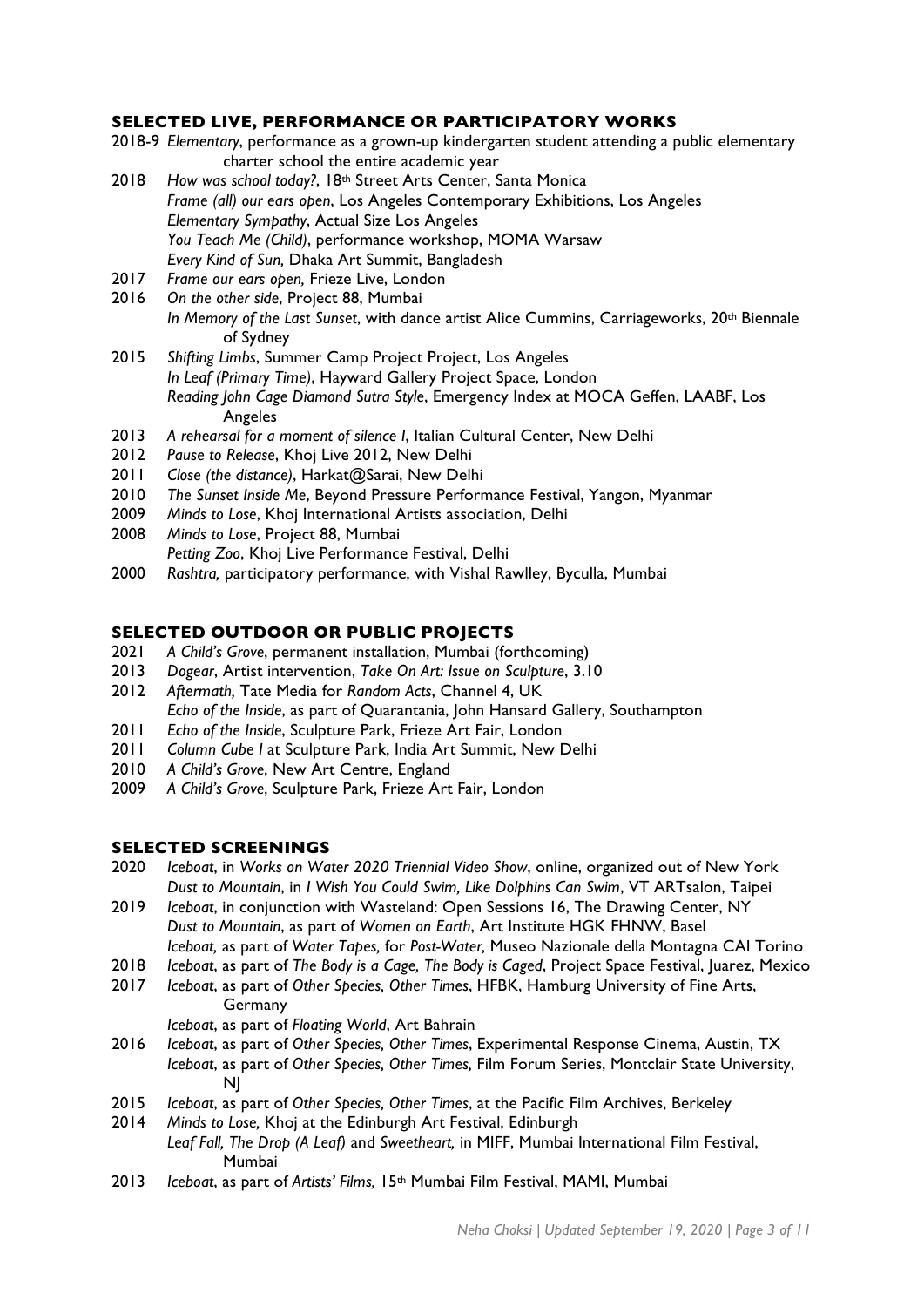*Minds to Lose,* as part of *Artists' Film International*, City Gallery Wellington, New Zealand

- 2012 *Sweetheart*, in *Video Festival VWII,* Gallery Espace, New Delhi *Neha Choksi: Trilogy on Absenting*, Kristianstads Konsthall, Sweden *Aftermath*, broadcast as part of *Random Acts*, Channel 4 *Sweetheart*, as part of *No Man's Land*, Art Chennai *Minds to Lose*, as part of *Phantom. Metamorphoses. Animism in Film*, Filmcasino, Vienna
- 2011 *Sweetheart*, Video Wednesdays II, Gallery Espace, New Delhi *Leaf Fall*, Looped, at Salt Lake Art Center, now Utah Museum of Contemporary Art, Utah *Found Green*, as part of *Urban Wilderness*, Filmarchiv Austria, Vienna
- 2006 *Absent Decay* and *Found Green*, 10th Architecture Biennial, Venice

#### **SELECTED BIBLIOGRAPHY (\* for books and catalogs)**

- 2019 Anuradha Vikram and Sue Bell Yank, eds., 18<sup>th</sup> Street Arts Center 2018-2019, pp. 24-29 et passim\*
	- Shaleen Wadhwana, "Art and Technology: Impact on artist practices at the turn of the 21st century in India," online at Serendipity Arts Foundation's *Writeartconnect.com*, November 23, 2019

Soumya Mukerji, "How India Melted the Frieze," *MashIndia.com,* October 2019 Suzy Halajian, *measuring with a bent ruler,* exhibition catalog \*

Carmen Argote, Patricia Sazani, Dani Bustillo, Amanda Martin Katz, four responses to "Show and Tell: How was school today? by Neha Choksi," *Riting*, February 7, 2019 Soumya Mukerji, "Art as Act," *Platform*, January/February 2019, pp. 27-35

- 2018 Lauren Mackler, "measuring with a bent ruler," *Artforum*, December 2018, p. 219 Jennifer Remenchik, "Precarious Healing: On Made in L.A. 2018," *Carla*, Issue 13, p. 28-29 Aaron Horst, "Loose Aesthetics and Agreeable Politicking: On Made in L.A. 2018" *Carla,*  Issue 13, p. 28
	- Leah Ollman, "Made in LA," *Art in America*, October 1, 2018
	- Darci Hanna and Carolina Rossetti de Toledo, eds., *Seeing the Elephant*, pp. 22-25 \*
	- Latika Gupta, "Fever Dreams," *India Today*, September 8, 2018
	- Sneha Bhura, "Delirium in a techno-dystopic maze: Kiran Nadar Museum's latest exhibit," *The Week*, August 21, 2018
	- Kavior Moon, "A Multiplicity of Perspectives: 'Made in L.A. 2018' Succeeds by Refusing to Define a Los Angeles Aesthetic," *ARTnews*, August 22, 2018
	- Constance Mallinson, "Art in the Age of Trump, *Times Quotidian*, July 27, 2018
	- Omar Rashad, "Carmen Argote Explores 'Artistic Gestures' in Artists on Artists Talk," *HS Insider*, *Los Angeles Times*, July 27, 2018
	- Jonathan Griffin, "Made in L.A. 2018," *Art Agenda*, July 2, 2018
	- Travis Diehl, "'Made in L.A. 2018': Widely Inclusive and Brimming with Community Spirit, But Is It Too Earnest?" *Frieze*, June 27, 2018
	- Janelle Zara, "How 5 Artists in the Hammer Museum's Made in LA Biennial Are Using Their Work to Imagine a Better Future." *Artnet*, June 19, 2018
	- Jordan Riefe, "Ambitious, Diverse and Topical: Made in L.A. 2018 Is the Biennial We Need Right Now," *LA Weekly*, June 8, 2018
	- Christopher Knight, "Life amid the strife: Hammer biennial 'Made in L.A. 2018' is a product of its time," *Los Angeles Times*, June 6, 2018. Published online as "Made in L.A. 2018: Why the Hammer Biennial is the right show for disturbing times," *Los Angeles Times*, June 5, 2018
	- Anne Ellegood and contributors, *Made in L.A. 2018*, catalog (Munich, London, New York: Prestel, 2018), pp. 116-119 et passim \*
	- Neha Choksi, Steven Chodoriwsky, Rachelle Rojany, Dan Bustillo, Doris Chon, Alice Könitz, Anuradha Vikram, *Dismantling*, monograph (Los Angeles: Hesse Press, 2018) \*
	- Adam Przywara, "Dhaka Art Summit: Magmatic Metropolis," *Art Monthly*, March 2018, pp. 44-45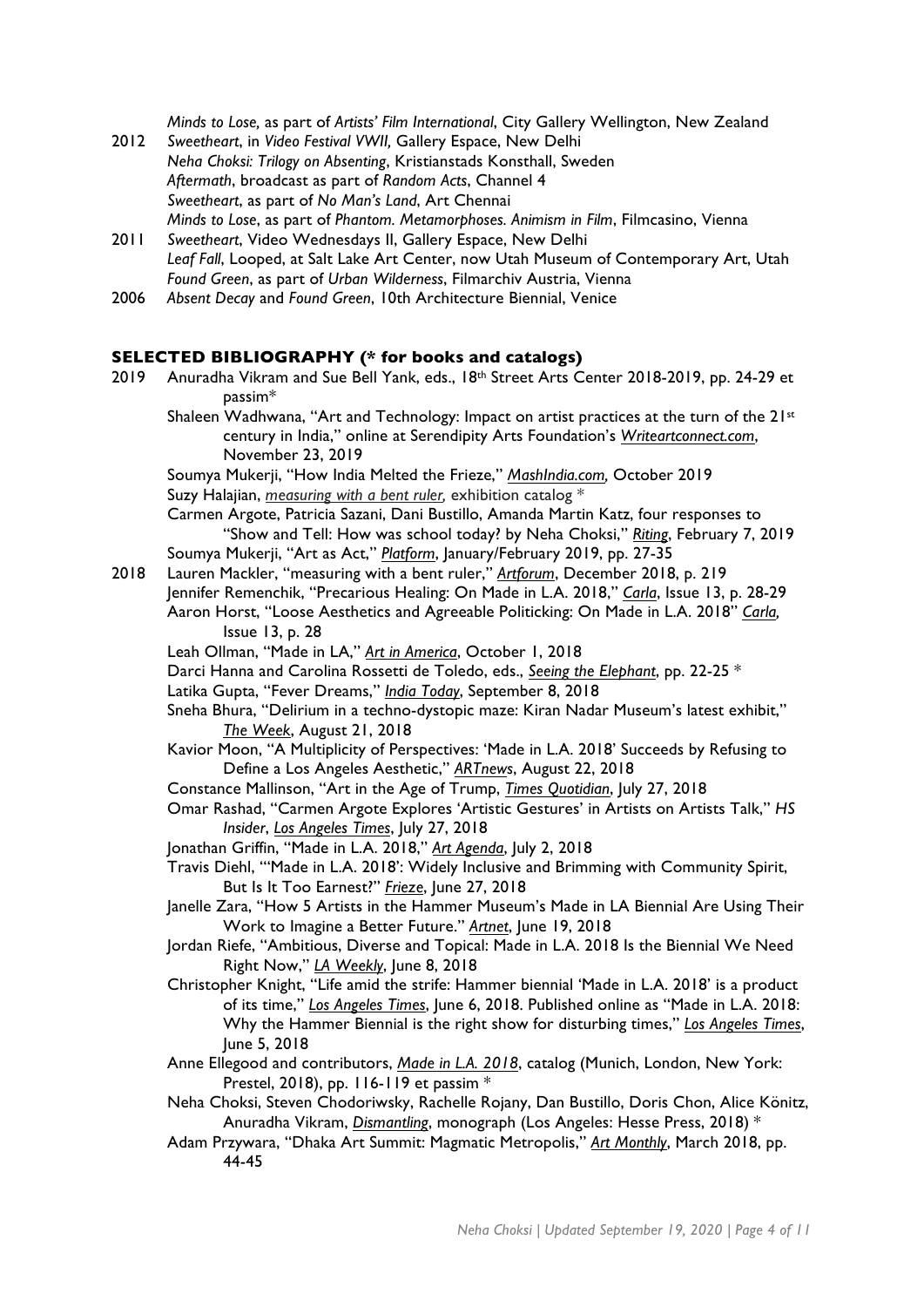Esha Mahajan, ed., "Self-Centered Photography: Neha Choksi," *Harper's Bazaar India*, March 2018, p. 210

Sid Feddema, "All One Wants is…," *Flaunt Magazine* 159, pp. 172-3, 180-181

Diana Campbell Betancourt, "Bearing Point 3: An Amphibious Sun," in *Dhaka Art Summit '18 Exhibition Guide* (Dhaka: Samdani Foundation, 2018) pp. 54-61, 66-69 \*

- 2017 Allie Biswas, "Neha Choksi: Transformations necessitate lost pasts and renewals of future hopes," *Studio International*, December 4, 2017
	- Pascale Chalmers-Arnold, "Remembering Partition with the New North South: Neha Choksi," *The Mancunion*, November 20, 2017
	- Imtiaz Dharkar, "This line that thread," poem inspired by Neha Choksi, *Manchester Art Gallery online*, November 1, 2017

Ashley Howson, "Interview: Wakas Khan and Neha Choksi: Two epic exhibitions in Manchester," *Quays News*, October 23, 2017

Grace Atkinson, "Review: New North and South @ The Whitworth, Manchester Art Gallery and Manchester Museum," *Humanity Hallows*, October 6, 2017

Lauren Codling, "Closing the cultural divide," *The Eastern Eye*, p. 6, October 6, 2017

Mark Brown, "Frieze Frame: graphic sex and female sexuality under spotlight at art fair," *The Guardian*, September 19, 2017

Asmita Bakshi, "Brush with Genius," *India Today magazine*, February 9, 2017

- Radhika Bhalla, "India Today Art Awards: A brush with celebration," *India Today,* February 6, 2017
- 2016 Andrea Lerda and Serenella Iovino, *Back to the Land*, exhibition catalog, Studio La Città Verona \*

Nada Raza, "The Missing One," *The Missing One*, exhibition catalog, pp. 11-18 et passim \*

- Adam Grüning, "Frieze London 2016: A Review," *Turning Point West Midlands*, October 20, 2016
- Tarun Nagesh, "Into View: Five Female Artists Working in Asia," *QAGOMA Blog*, October 8, 2016
- Kris Imants Ercums, *Temporal Turn: Art and Speculation in Contemporary Asia* (Lawrence, Kansas: Spencer Museum of Art, 2016) pp. 6, 8, 136-141 et passim \*
- Jitish Kallat, ed., "Whorled Explorations," catalog of the 2nd edition of the *Kochi Muziris Biennale* 2014, published 2016 \*
- Tausif Noor, "5 Gallery Booths to See at Frieze London 2016," *Artradar Journal*, October 7, 2016
- INIVA & A Space, "What do relationships mean to you: Emotional Learning Cards," copublished, *INIVA Creative Learning*, 2016 \*
- Pooja Pillai, "Colour me a tree," *The Indian Express*, May 15, 2016
- HG Masters, "Review: 20th Biennale of Sydney," *Art Asia Pacific* 98, May/June 2016

Karishma Attari, "Three questions with Neha Choksi," *The Hindu*, April 27, 2016

Namita Gohil, "Indian links at Biennale of Sydney. Neha Choksi: The Sun's Rehearsal," *Indian Link Australia*. April 11, 2016

Sherman Sam, "Odd and Evenly," Scene and Herd, *Artforum.com*, April 11, 2016

- "Indian art, artists feature at 20th Biennale of Sydney," *Business Standard*, Sydney, March 10, 2016
- Jacqueline Miller, "Preview: The 20th Biennale of Sydney…", *Broadsheet Journal*, CACSA 45.1, 2016
- Stephanie Rosenthal, ed., "Embassy of Disappearance. Roundtable Discussion: A Conversation between Stephanie Rosenthal, Neha Choksi, Apichatpong Weerasethakul, Lee Mingwei and Aura Satz," *20th Biennale of Sydney Catalogue: The future is already here — it's just not evenly distributed*, 2016, pp 300-313 et passim \* Diana Campbell Betancourt, ed. *Dhaka Art Summit 2016 Exhibition Guide*, pp. 41-90 \*
- Prachi Bhuchar and Chumki Bharadwaj, "The new media collective," *India Today Spice*, January, 2016, pp. 30-35
- 2015 Josue Mattos, ed., *Frestas—Trienal de Artes*, catalog of 1st SESC Sorocaba Triennale 2014- 2015, Sao Paolo, pp 14-15 et passim \*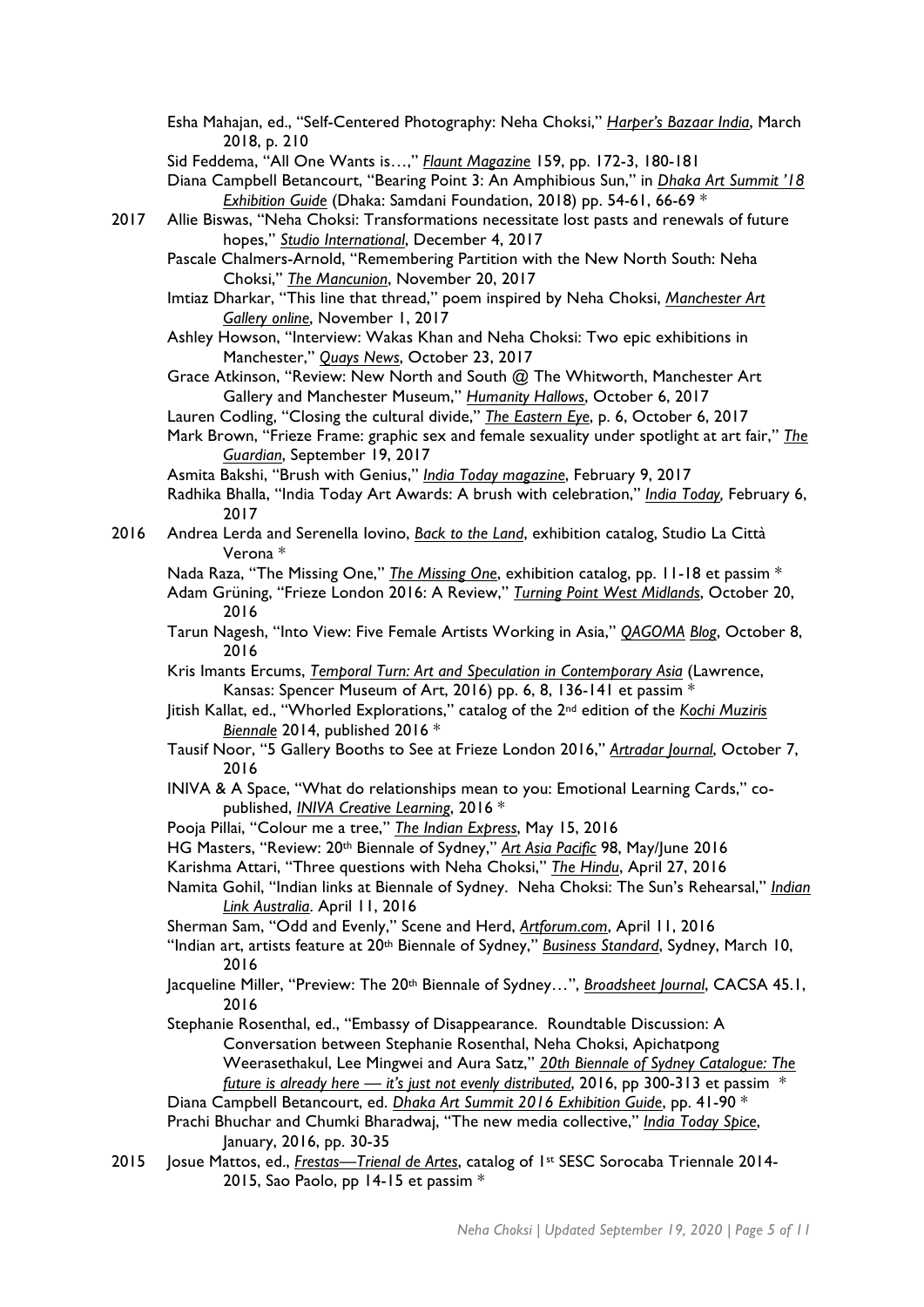Emma Murphy, "Alchemy Highlights 2015," *Reusing Old Graves*, online, November 27, 2015 Emma Murphy, "Minds to Lose/The Singh Project," *Pulse*, summer 2015, p. 24 Jyoti Dhar, "Neha Choksi: The Pursuit of Nothingness," *Art Asia Pacific* 94, July/August 2015, pp. 52-53 Deepika Shetty, "No-frills look at art in Kochi heat," *The Straits Times*, Singapore, April 7, 2015 Shevlin Sebastian, "The Most Interesting People in the World," *The New Indian Express*, March 27, 2015 Shevlin Sebastian, "All Types of Voices," *The New Indian Express*, February 19, 2015 Craig Dworkin, "We are all meat, striving to be human," *ART India,* 19.2, 2015, pp. 34-37 Vandana Shukla, "The new port of call for art," *The Tribune*, January 22, 2015 Maya Kovskaya, "Earthbound/Earth bound," *Project 88 blog*, online, January 22, 2015 2014 Deepika Sorabjee, "Kochi Muziris Biennale 2014 review," *Critical Collective,* December 2014 Rosalyn D'Mello, "Black Pearl and Other Enchantments," *Open Magazine*, December 19, 2014 Nandini Thilak with Jitish Kallat, "Neha Choksi," in Kochi Muziris Biennale's *Short Guide*, *Whorled Explorations*, pp. 122-123 \* Vandana Kalra, "Neha Choksi, India," *The Indian Express*, December 11, 2014, p. 4 Mukeeta Jhaveri, "The art of the matter," *The X-Cathedralite*, 2014, pp. 14-15 Zeenat Nagree, "A Strange and Sublime Journey," *ART India* 18.2, 2014, pp. 74-75 Deepika Sorabjee, "Transcending the Tragic Limit: A conversation with Neha Choksi," *Take on Art*, 4.3, 2014, pp. 54-56 Catherine Wagley, "5 Artsy Things to Do in LA: Ill-fated voyage," *LA Weekly*, January 1, 2014 2013 Alison Hugill, "Nailed Down: A New Approach to Video Art," *Berlin Art Link*, November 22, 2013 Zeenat Nagree, "Neha Choksi,*"* Artforum Critics' Pick, *Artforum*, November 1, 2013 Ambika Rajgopal, "Frieze London 2013," *Saffron Art* blog, October 28, 2103 Phalguni Desai, "Iceboat and Sky Fold," *Time Out Mumbai*, October 25-November 7, 2013, p. 74 Deepika Sorabjee, "Spinning Skies," *ArtSlant*, October 24, 2013 Soma Das, "The existential Iceboat," *Mid-day*, October 17, 2013 Sei Chong, "Indian Artist Explores Absence Through Presence," *The New York Times* and *International Herald Tribune*, October 16, 2013 Shradha Ramesh, "A Surreal Experience," *Saffron Art* blog*,* October 15, 2013 Nayantara Kilachand, "Neha Choksi on Capturing the Sky and that Sinking Feeling," *Mumbai Boss*, October 3, 2013 Heidi Fichter and Vikki McInnes, *Ghar Ghar Ki Baat: tales from two homes*, exhibition catalog (Southbank, Vic: Margaret Lawrence Gallery, 2013) \* Zaira Arslan, "Art in Motion," *The Indian Express*, August 20, 2013 Phalguni Desai, "Look, don't touch," *Mumbai Mirror*, August 12, 2013, p. 36 "Things to do in Mumbai Today: Art and Soul", *Mumbai Mirror,* August 5, 2013 Diana Betancourt, "A Conversation about Sculpture: the invisible, the impermanent, and the ephemeral," *Frieze Blog*, February 21, 2013 Christopher Allen, "Sense and Sensation: Asia-Pacific Triennial 7," *Weekend Australian*, Saturday, February 16, 2013, p. 12 2012 Allan Kram, "Neha Choksi: For Now and for Later," *Take on Art* 3.10, 2012, p. 152 Patana Beretta, "A focused visit. The videos. Day 3," *http://patatapt7.blogspot.in/2012/12/afocused-visit-videos-day-3.html*, December 11, 2012 Poonam Goel, "Reality of Illusions," *Deccan Herald*, November 19, 2012 Maya Kovskaya, "Traversing Thresholds," *Positions: East Asia Cultures Critique* 20.1, Winter 2012, pp. 417-420 et passim Elisabetta Marabotto, "Frieze 2012," *Saffron Art* blog, October 17, 2012 Rosalyn D'Mello, "Wanås Konst Showcases Five Indian Artists in its Landmark Celebrations" *Blouinartinfo.com* (India edition), June 18, 2012 Maru Rojas, "Quarantania," *The Artists Information Company*, online, August 30, 2012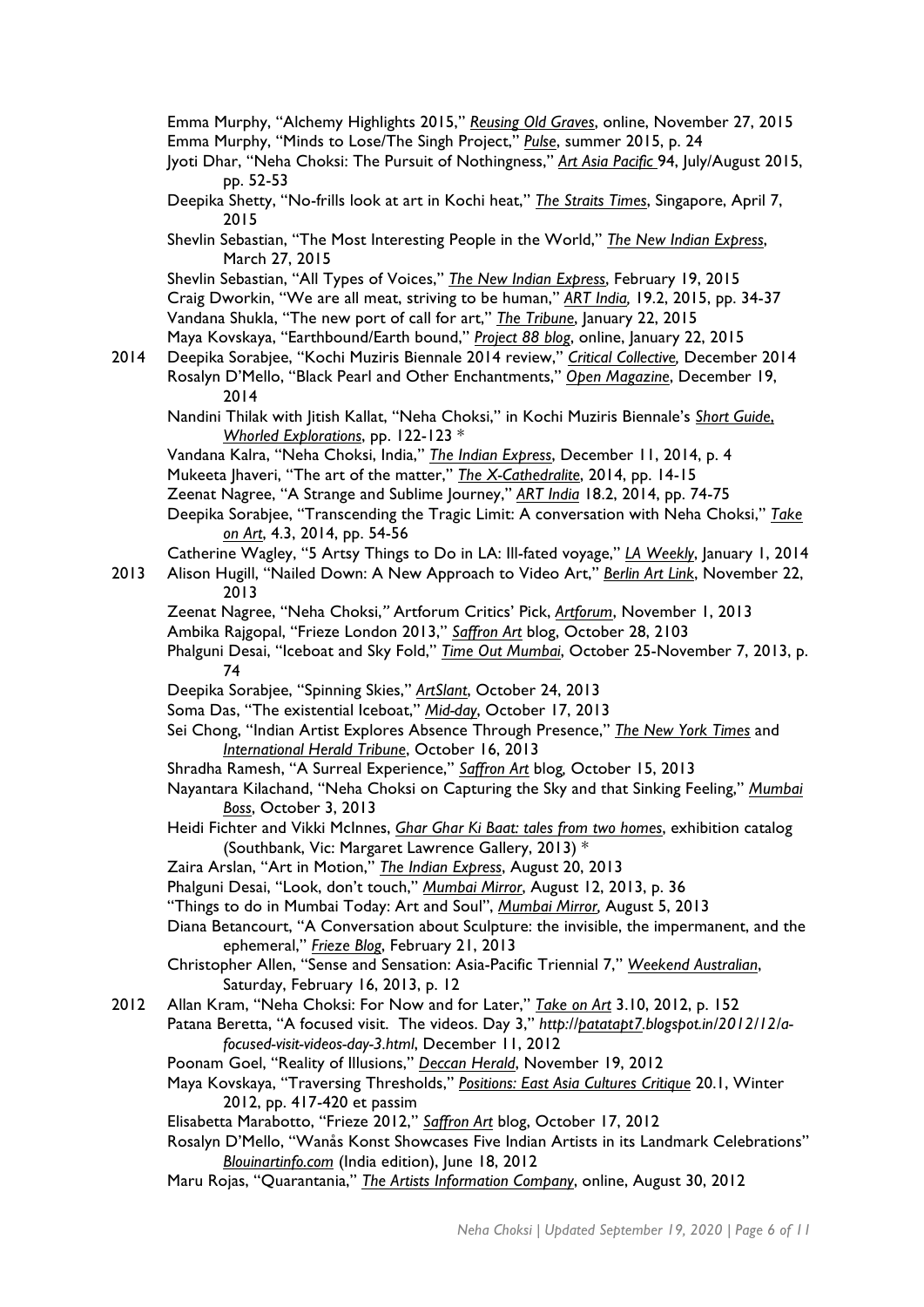|      | Maxine Harris, "Exhibition: Quarantania", <i>Fussed Mag</i> , online, June 5, 2012                                                                     |
|------|--------------------------------------------------------------------------------------------------------------------------------------------------------|
|      | Alex Williams, "Quarantania", Wessex Scene, University of Southampton, May 1, 2012                                                                     |
|      | "Quarantania, John Hansard Gallery," Lancashire Telegraph, April 27, 2012                                                                              |
|      | Ben Miller, "Views of belonging from Russia, Mumbai and Prague in Quarantania at John                                                                  |
|      | Hansard Gallery," Culture24, posted April 25, 2012                                                                                                     |
|      | David Thorp, "Quarantania: Neha Choksi, Eva Kotatkova, Taus Makhacheva." Quarantania<br>exhibition catalog (Southampton: John Hansard Gallery, 2012) * |
|      | Poonam Goel, "Art of Performance," <i>Unboxed Writers</i> , online, January 28, 2012                                                                   |
|      |                                                                                                                                                        |
| 2011 | Pippa Wielgos, "Sculpture Park Showcases Stunning Creations," MutualArt, October 18, 2011                                                              |
|      | Madhavi Gore, "My Self and Other Animals," ART India, 15.4, 2011, pp. 50-2                                                                             |
|      | Preeti Bahadur Ramaswami, "Action Station," ART India, 15.4, 2011, pp. 70-71                                                                           |
| 2010 | Deepanjana Pal, Review, Take on Art, 15.3, 2010, p. 173                                                                                                |
|      | Swapna Vora, Art Review, Free Press Journal, September 2010                                                                                            |
|      | Sophia Powers, "When the Trees Grin," ArtSlant, September 30, 2010                                                                                     |
|      | Deepanjana Pal, "Notes from two shows: If nothing else, just a smile and NUL to Now,"<br>online, August 8, 2010                                        |
|      | Nayantara Kilanchand, "Virtual Art Tour: Neha Choksi," Mumbai Boss, August 7, 2010                                                                     |
|      | Joanna Lobo, "Finding art, six feet under," DNA Daily News Analysis, August 6, 2010, p. 8                                                              |
|      | Zeenat Nagre, "Graphic detail: Neha Choksi," Time Out Mumbai, August 6-19, 2010, p. 64                                                                 |
|      | "Say cheese, smile please," Mumbai Mirror, August 3, 2010                                                                                              |
|      | Dhamini Ratnam, "Making fun of my desire to make meaning," Hindustan Times, August I,<br>2010                                                          |
|      | Shahnaz Siganporia, ed., "Artist: Neha Choksi," Platform Magazine, July/August 2010, pp. 98-<br>100                                                    |
|      | Georgina Maddox, "Starting from Scrap," The Indian Express, June 2, 2010                                                                               |
| 2009 | Gareth Harris, "Neha Choksi: seeing the wood for the trees," The Art Newspaper, October<br>14, 2009, p. 6                                              |
|      | Deepanjana Pal, "Review: Don't hold it in breathe out," Time Out Mumbai, May 15, 2009, p.<br>6, 51                                                     |
|      | Vishwas Kulkarni, "A breath of life and death," Mumbai Mirror, April 29, 2009                                                                          |
|      | Gitanjali Dang, "Take a deep breath," Sunday Midday, April 26, 2009                                                                                    |
|      | Georgina Maddox, "Blow Up," The Indian Express, April 24, 2009                                                                                         |
|      | Jigna Padhiar, "Art is rocking  the more the merrier," Hindustan Times, January 12, 2009                                                               |
| 2008 | Vishwas Kulkarni, "She likes to shoot up," Mumbai Mirror, Thursday, October 23, 2008                                                                   |
|      | Deepanjana Pal, "Preview," Time Out Mumbai, Issue 4, Friday, October 17, 2008                                                                          |
|      |                                                                                                                                                        |
|      | Khoj Performance Festival Review, ART India, 2008                                                                                                      |
|      | Georgina Maddox, "Staging Art," The Indian Express, September 29, 2008                                                                                 |
|      | Georgina Maddox, "Export Items," The Indian Express, June 28, 2008                                                                                     |
|      | Lakshmi Indrasimhan, "Crowd Control," Tehelka Magazine, 5.14, April 12, 2008                                                                           |
|      | Gargi Gupta, "A body of Art," Business Standard, April 5, 2008                                                                                         |
|      | Allan Kram, "A Travelogue of an Exhibition: From Mumbai to Venice and Back," ART India,<br>2008                                                        |
| 2007 | Rachel Lopez, "Mind the gap," Time Out Mumbai, September 7-20, 2007, p. 42                                                                             |
|      | Gitanjali Dang, "Depart to Arrive," ART India, 12.2, 2007, pp. 116-117                                                                                 |
|      | Pronoti Dutta, "Seasons on a Loop," ART India, 12.2, 2007, p. 24                                                                                       |
|      | Shubhalakshmi Shukla, "The Maximum Trash(able) City," ArtConcerns.com, June 15, 2007                                                                   |
|      | Georgina Maddox, "It's Priceless," The Indian Express, June 18, 2007, p. 7                                                                             |
|      | Gitanjali Dang, "All that you can't leave behind," Hindustan Times, June 16, 2007, p. 21                                                               |
|      | Subuhi Jiwani, "With a little ha-ha hee-hee," DNA Daily News Analysis, June 16, 2007, p. 11                                                            |
|      | Vishwas Kulkarni, "It's a cruel summer," Mumbai Mirror, May 26, 2007, p. 40                                                                            |
|      | "Interview: Neha Choksi," Time Out Mumbai, 2007                                                                                                        |
|      | Deepa Punjani, "Theatre Review: That Time," Mumbai Theatre Guide, April 2007                                                                           |
|      | Sulakshana Gupta, "Waiting for Beckett," The Indian Express, Mumbai, April 4, 2007                                                                     |
|      | Gitanjali Dang, "Buying Time," Hindustan Times, April 3, 2007                                                                                          |
| 2006 | Vinit Nikumbh, "Mumbai Uses Space Cunningly," DNA Daily News Analysis, September 1, 2006                                                               |
|      |                                                                                                                                                        |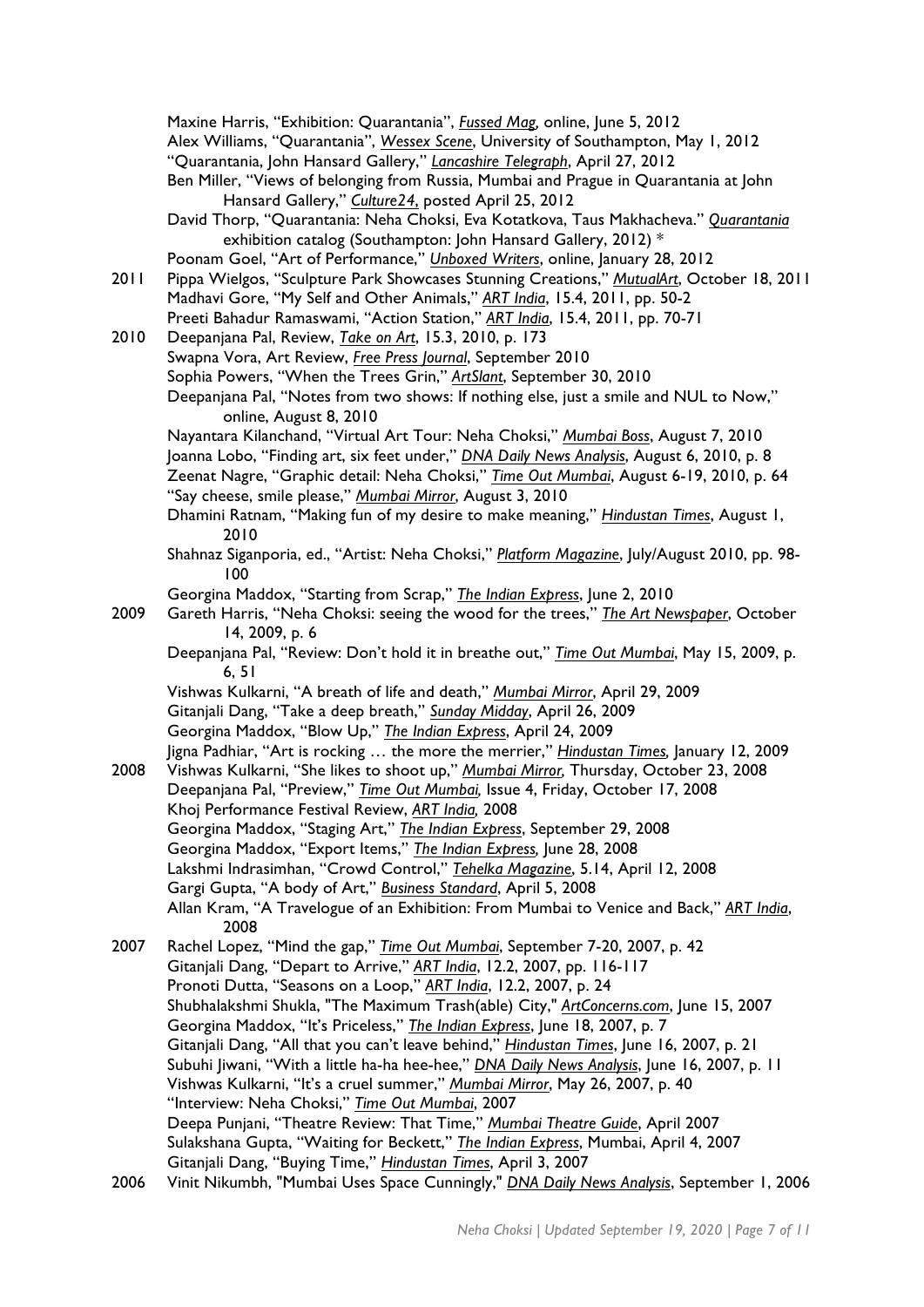Kotwal, Kaizaad, "Rebecca Ibel Gallery: Color unites diverse collection of images," *The Columbus Dispatch*, June 25, 2006

- Leah Ollman, "The definition of drawing, expanded," *Los Angeles Times,* March 10, 2006
- 2002 *Güncel Sanat* magazine, posted March 2002
- 2001 Darpana Athale, "First Take: But Simply...," *Indian Architect & Builder*, vol. 15, 2001, pp. 96- 101
	- "Neha Choksini 'Floral Futures'na kritrim fulonun pradarshan," *Mumbai Samachar,* April 14, 2001, p. 18
	- Jasmine Shah, "Floral Strokes," *Midday (Mumbai)*, April 11, 2001, p. 3
	- Anupama Vinayak, "Floral Futures—Art in its non-traditional form," *Mumbaibest,* online, 2001
	- Nancy Adajania, "Neha Choksi," *ART India* 6.3, 2001, p. 16

#### **PUBLICATIONS WITH ARTIST WRITING (\* for books and catalogs)**

- 2019 Neha Choksi, "Maybe" in *measuring with a bent ruler,* catalog for exhibition curated by Suzy Halajian \*
	- Neha Choksi, "Insurrection," in Alex Morrison, ed., "A Nation Brewing," in *Contra 02: Protest*, *Contra journal*, p. 176-191
- 2018 Dan Bustillo, Steven Chodoriwsky, Neha Choksi, Doris Chon, Alice Könitz, Rachelle Rojany, Anuradha Vikram, *Dismantling*, monograph (Los Angeles: Hesse Press, 2018) \*
	- Neha Choksi, "Frame our ears open," score in *Propositional Attitudes: What do we do now?*, eds. John Burtle and Elana Mann (Los Angeles: Golden Spike Press, 2018) \*
	- Neha Choksi, in "Bazaar Hot List: Self-Centered Photography," ed. Esha Mahajan, *Harper's Bazaar India*, March 2018, p. 210
- 2017 Neha Choksi, "cave," in *Some things that* only *art can do: A Lexicon of Affective Knowledge,* guest editor Nancy Adajania, *Aroop journal*, volume 2, number 1, pp. 42- 45 \*
	- Neha Choksi, "Dismantling," pamphlet on occasion of exhibition at LAMOA at Occidental College, May 22, 6 pages
	- Neha Choksi, "Red Ochre Protest," as part of "How Important is Art as a Form of Protest," *Frieze,* March 31, 2017
	- Neha Choksi and Judith Rodenbeck, "Tears in the Sun / Pavés," folding broadsheet for *Ours is a City of Writers* exhibition. Also online at www.oursisacityofwriters.net
	- Neha Choksi, "On the other side," in *Emergency INDEX 2016 Vol. 6*, eds. Yelena Gluzman, Sophia Cleary, Katie Gaydos (New York: Ugly Duckling Presse, 2017) pp. 134-135 \*
- 2016 Neha Choksi, "Every Type of Sun," *Brooklyn Rail*, February 2016
- Neha Choksi, "In Leaf (Primary Time)," in *Emergency INDEX 2015 Vol*. *5*, eds. Yelena Gluzman, Sophia Cleary, Katie Gaydos (New York: Ugly Duckling Presse, 2016) pp. 106-107 \*
- 2015 Neha Choksi, "Artists' Artist" contribution, *Frieze Masters Magazine*, Issue 4
- 2013 Neha Choksi, "Dogear," Artist project in *Take on Art: Issue on Sculpture*, 3.10 Neha Choksi, "Pause to release," in *Emergency INDEX 2012 Vol. 2*, eds. Yelena Gluzman, Sophia Cleary (New York: Ugly Duckling Presse, 2013) pp. 32-33 \*
- 2012 Neha Choksi, "Close (the distance)," in *Emergency INDEX 2011 Vol. 1*, eds. Yelena Gluzman, Matvei Yankelevich (New York: Ugly Duckling Presse, 2012) pp. 348-9 \*
- 2011 Neha Choksi, "Non-arrival and remembering," *3rd Beyond Pressure Catalog*, Myanmar \*

## **WRITINGS ON OTHER ARTISTS**

- 2020 "It is Dense and Bears Repetition: Notes on Rehearsals of Asher Hartman's *The Dope Elf*," *Riting*, September 7, 2020
	- "Artists Quarantine With Their Art Collection," *Hyperallergic*, July 18, 2020
- 2019 "Conversation Piece (for two artists): Christopher Rountree and Neha Choksi talk Fluxus at the LA Phil," *X-TRA*, published April 30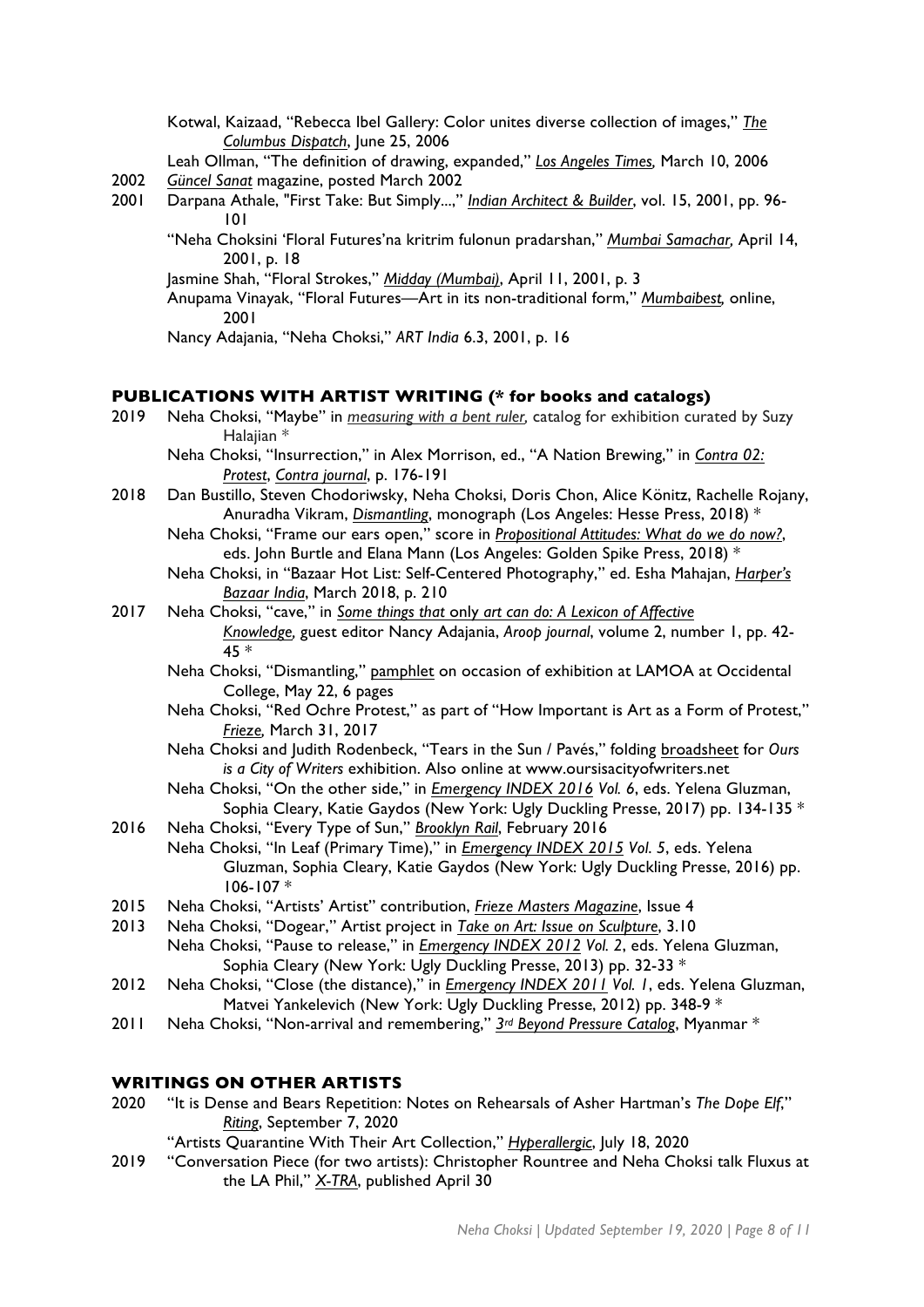- 2018 "Voids / Memorial / Mon Élue Noire," *Riting*, October 23, 2020 "Introduction" to Carmen Argote's "Utensils: Working Small," *X-TRA* 20.4
- 2017 "Introduction" to Doran George's "Can We Have Sex? Michael Turinsky's Dancing Against Compulsory Ableism," *X-TRA* 19.4
- 2016 "Recording Rojany: An Encounter," in Rachelle Rojany's artist book, *ABC*, Los Angeles, 2016
- 2014 "Staging a Biennial. Review: Made in L.A. 2014," *X-TRA* 17.2
- 2013 "On Some Inverted Sculptures. Review: Klaus Weber, Evan Holloway and Giuseppe Penone," *X-TRA* 15.4

"Touched," exhibition note, published in the online journal of Project 88 gallery

2012 "On Starlight and Celestial Darkness: Human Vision and Cosmic Revision. Review: Zoe Leonard and Katie Paterson," *X-TRA* 15.2

"Crudo," catalog essay in *Miguel Angel Rios* (Milan: Silvana Editoriale, 2012)

- 2011 "Introduction" to Nina Katchadourian's "Seat Assignment (SFO→JFK)," *X-TRA* 13.3
- 2010 "Intelligent Design: Interspecies Art," *X-TRA* 12.3
- 2009 "Miguel Angel Rios: Crudo," *X-TRA* 11.3
- 2006 "Visions of Airy Confines: Ross Rudel and Gregory Kucera at Angles Gallery," *X-TRA* 8.3
- 2005 "An Ode to the Universal Worker: Sean Duffy at Suzanne Vielmetter Gallery," *X-TRA* 7.4
- 2002 "Matthew Buckingham: The Voice and the View," with Allan Kram, *Special Projects Writers' Series*, PS1 Museum

### **SELECTED MEDIA BIBLIOGRAPHY**

- 2020 *Stillness and Motion,* episode 2, podcast series *Echolot*, An Index of Voices, Muzeum Susch, Switzerland, https://www.muzeumsusch.ch/en/1319/ECHOLOT-PODCAST *Counterprospective*, episode 23 and 24, podcast series *Promise* No Promises, Art Institute HGK FHNW, Basel, http://institut-kunst.ch/we-explore/podcast-promiseno-promises/
- 2018 *Writer's Room*, Lindsay Preston Zappas with Jennifer Remenchik, Claire de Dobay Rifeli, and Aaron Horst on Made in L.A., Carla Podcast Episode 8
	- *Neha Choksi and Alison O'Daniel*, on The People, Insert Blanc & KCHUNG, Los Angeles, October 20, 2018, https://www.insertblancpress.net/blogs/the-people/ep-67-nehachoksi-alison-odaniel-the-people
	- *Made in LA part 2,* morning news with Gayle Anderson*, KTLA 5*, Los Angeles, July 27, 2018, https://ktla.com/2018/07/27/made-in-l-a-exhibit-at-the-hammer-museum-part-two/
	- *Neha Choksi*, interviewed by Brainard Carey, for Praxis Interview, *Yale Radio WYBC*, March 28, 2018, https://museumofnonvisibleart.com/interviews/
- 2017 Neha Choksi in conversation with Natasha Howes, Senior Curator, Manchester Art Gallery event on September 30, uploaded online December 20, 2017, https://vimeo.com/248153901
	- *Neha Choksi VISITINGS*, interview with Alan Nakagawa, *99.1FM* and online: joint Echo Park Film Center/Machine Project/DUBLAB venture; https://soundcloud.com/alannakagawa-188259702/neha-choksi-visitings
	- *Odd Jobs: Neha Choksi*, interviewed by Calder Yates, *Daily Serving*, May 22, 2017, http://www.dailyserving.com/2017/05/odd-jobs-neha-choksi/
- 2016 *Neha Choksi with Jason Bailer Losh*, *Seeing is Forgetting* podcast at https://seeingisforgetting.com/2016/07/11/011-neha-choksi-labombay-based-artist/ *Artist Interview*, 20th Biennale of Sydney, https://www.youtube.com/watch?v=1CFcGzpwZNE
- 2015 *Artist Neha Choksi in conversation with Jennifer Higgie*, April 30, 2015, Hayward Gallery Project Space, https://soundcloud.com/southbankcentre/artist-neha-choksi-in-conversationwith-jennifer-higgie
	- *Neha Choksi, CalArts Visiting Artist Lecture Series*, January 20, 2015, https://vimeo.com/122664104
- 2014 *Artist Interview,* Kochi Muziris Biennale, http://kochimuzirisbiennale.org/artist-interview-neha-choksi/
- 2012 *Artist Interview with Reuben Keehan*, APT 7 at QAGOMA,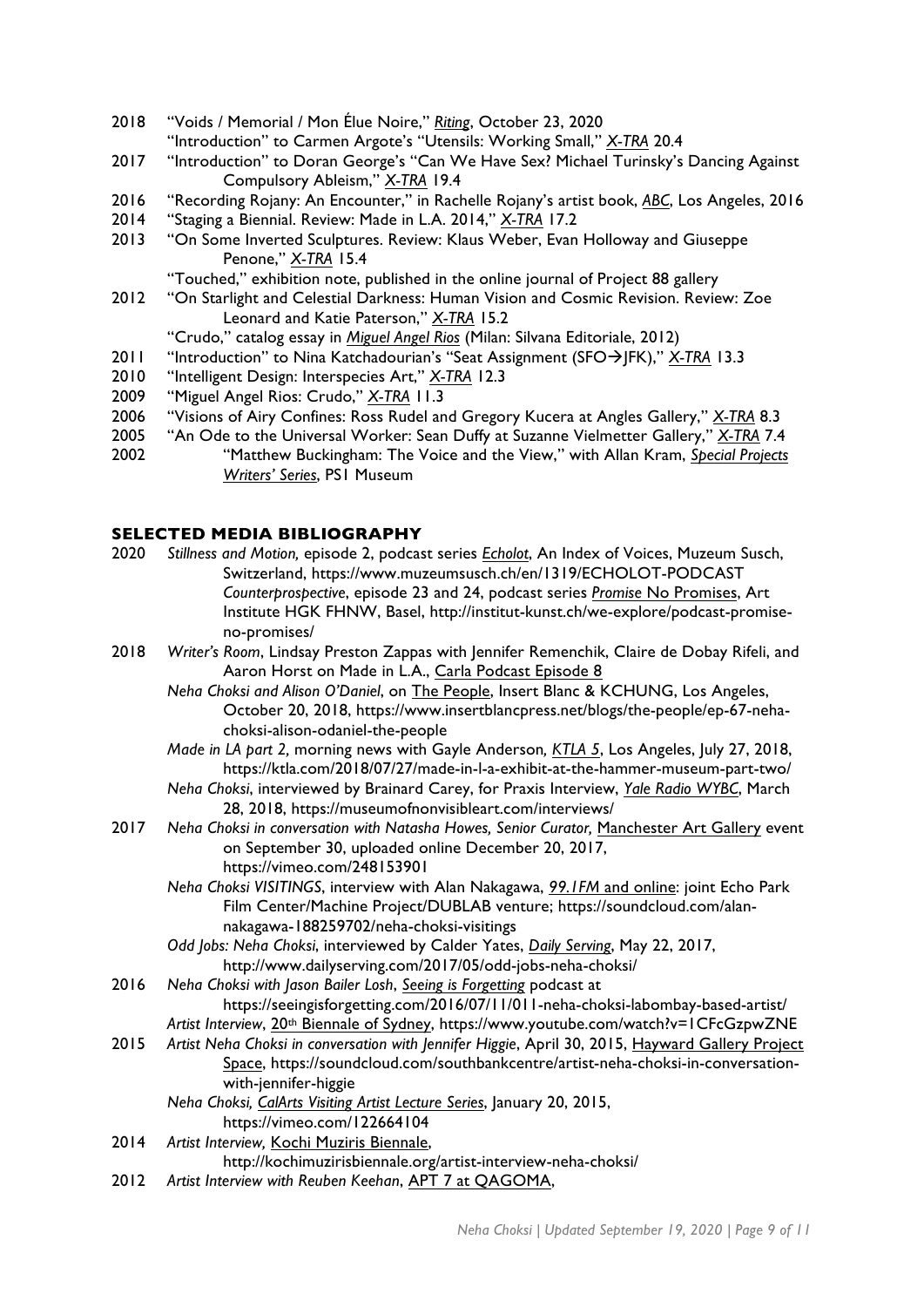http://tv.qagoma.qld.gov.au/2012/12/05/apt7-neha-choksi-artist-interview/ *Launch of Quarantania* with 3 artists presenting with curator David Thorp, John Hansard Gallery, https://www.youtube.com/watch?v=Hfk4LwpgIkM

*Pause to Release* at Khoj Live, 2012, https://www.youtube.com/watch?v=x\_Hi0KKGWOA

- 2011 *Frieze Sculpture Park*, VernissageTV, https://www.youtube.com/watch?v=4JMHbPgtHZI<br>2009 Frieze Sculpture Park, VernissageTV, https://www.youtube.com/watch?v=4RJ62sZE588
- 2009 *Frieze Sculpture Park*, VernissageTV, https://www.youtube.com/watch?v=4RJ62sZE588

### **LECTURES & PRESENTATIONS**

| 2019 | Artist presentation, Master Symposium: Women on Earth, Art Institute HGK FHNW, Basel                |
|------|-----------------------------------------------------------------------------------------------------|
|      | Artist Talk, CSSSA, California Institute of the Arts                                                |
|      | Artist Talk, Summer Residency Program, Otis College of Art and Design, CA                           |
|      | Artist Talk, Landscape Architecture Spring Lecture Series, California State Polytechnic             |
|      | University, Pomona                                                                                  |
|      | Artist Talk, class at Pitzer College                                                                |
|      | Artist Talk, Fine Arts Visiting Artist Series, Otis College of Art and Design, CA                   |
|      | Creating Art in Times of Strife, in conversation with Wally Rudolf, Annenberg Community             |
|      | Beach House, Santa Monica, CA                                                                       |
| 2018 | Views from Here: Panel Discussion, X-TRA at Human Resources Los Angeles                             |
|      | Artist Talk, for CSULB at 18th Street Art Center, Santa Monica, CA                                  |
|      | Artist Talk, Integrated Media at CalArts, California Institute of the Arts                          |
|      | SASSAS Listening Party #28, The Society for the Activation of Social Space through Art and          |
|      | Sound, Los Angeles                                                                                  |
|      | Sympathy, Postclassicisms Research Group, at Jnanapravaha Institute, Mumbai                         |
|      | Artist Talk, Fine Arts Department, UC Berkeley                                                      |
|      | Artist Talk, Performance Studies Department, UC Davis                                               |
| 2017 | Artist Talk, "On Autofiction & my work," class at Art Center College of Art & Design                |
|      | Artist in Conversation, with senior curator Natasha Howes, Manchester Art Gallery                   |
| 2016 | Artist Talk, on Walid Sadek, Mumbai Art Room                                                        |
|      | Artist Talk, Spencer Museum, Kansas                                                                 |
|      | Artist Talk, 20th Biennale of Sydney                                                                |
| 2015 | Graduate Fine Arts Lecture, Otis Lecture Series, Otis College of Art and Design, CA                 |
|      | Lecture presentation, Analog Dissident, Los Angeles                                                 |
|      | Lecture presentation, Pomona College, Pomona, CA                                                    |
|      | Conversation with Jennifer Higgie at the Hayward Gallery Project Space, London                      |
|      | Visiting Artist Talk, CalArts Lecture series, California Institute of the Arts                      |
| 2014 | Artist Presentation, Photography seminar by PIX quarterly journal at Goethe Institut,               |
|      | Mumbai                                                                                              |
| 2013 | Artist Presentation, India Foundation for the Arts at Cona, Mumbai                                  |
| 2012 | Visiting Artist and Critic, Newcastle University, Newcastle                                         |
|      | Visiting Artist and Critic, Architectural Association, London                                       |
|      | Panelist, Baker's Dozen, Torrance Art Museum, Los Angeles                                           |
| 2011 | Visiting Artist Lecture, Indian Institute for Astrophysics, Bangalore                               |
|      | Visiting Artist Lecture, Film and Television Institute of India, Pune                               |
|      | Artist Conversations, panel at India Art Summit, Delhi                                              |
| 2006 | Presenter of paper, "Contemporary Art and the Neoclassical," at 41 <sup>st</sup> Annual Comparative |
|      | Literature Conference "Ancient and Modern Narrative: Intersections, Interactions,                   |
|      | and Interstices," California State University, Long Beach                                           |
| 2004 | Invited Speaker, "Lessons for Mumbai: Artists & Landscape," Women's Center, Sophia                  |
|      | College, Mumbai                                                                                     |
|      | Invited Speaker, "Greenscapes, Seascapes and Mumbai: Constructed Relationships and                  |
|      | Seeming Voids," Urban Design Research Institute lecture series, National Gallery for                |
|      | Modern Art, Mumbai                                                                                  |
| 2001 | Guest Speaker (with Kapil Gupta), "Contemporary Urban," Department of Architecture                  |
|      | lecture series, Sir J. J. School of Architecture, Mumbai                                            |